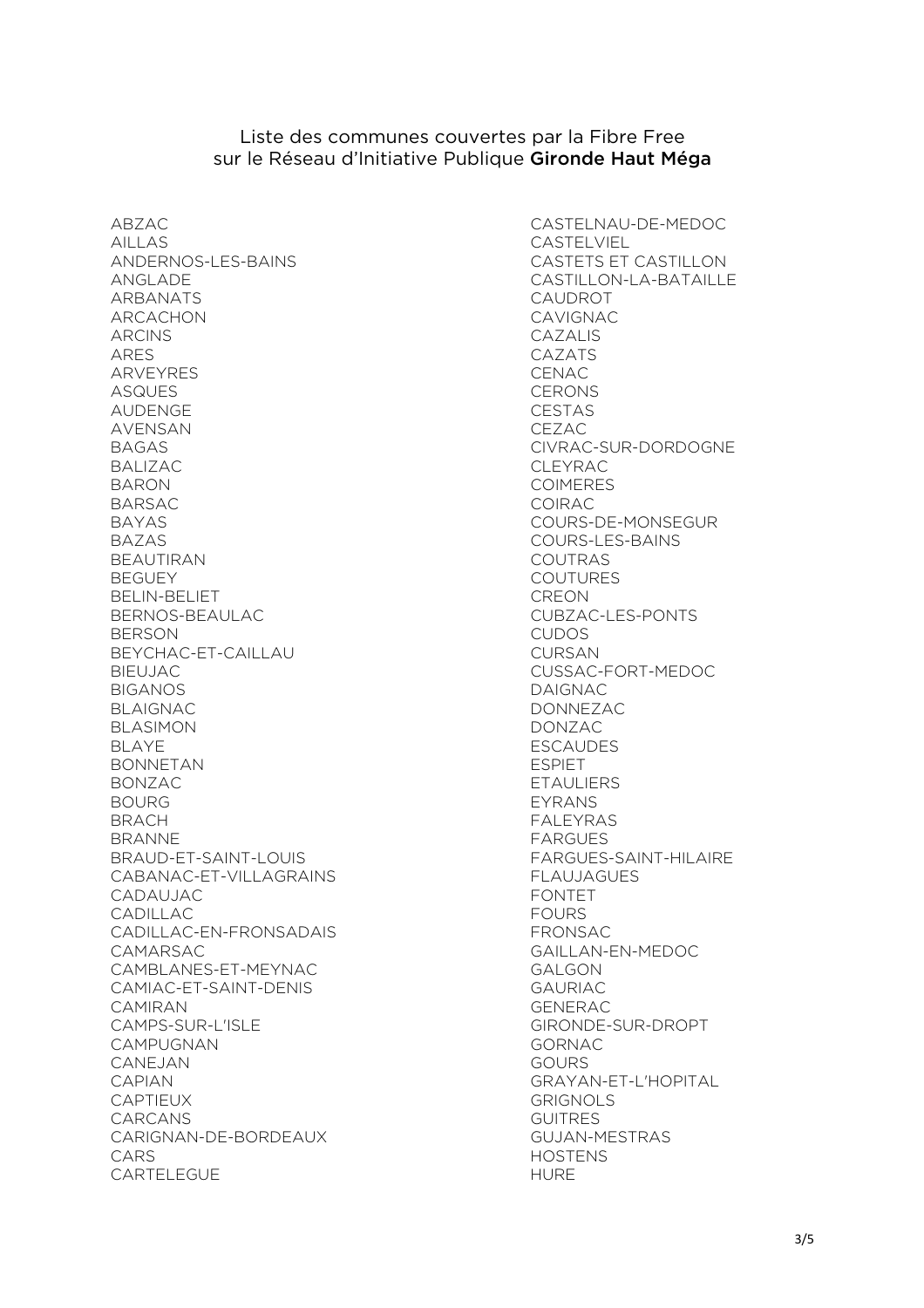ISLE-SAINT-GEORGES IZON JUILLAC LA BREDE LA LANDE-DE-FRONSAC LA REOLE LA SAUVE LA TESTE-DE-BUCH LABARDE LACANAU LAGORCE LAMARQUE LAMOTHE-LANDERRON LANDERROUET-SUR-SEGUR LANDIRAS LANGOIRAN LANGON LANSAC LANTON LATRESNE LAVAZAN LE FIEU LE PIAN-MEDOC LE PIAN-SUR-GARONNE LE TEICH LE TOURNE LE TUZAN LE VERDON-SUR-MER LEGE-CAP-FERRET LEOGNAN LES ARTIGUES-DE-LUSSAC LES EGLISOTTES-ET-CHALAURES LES ESSEINTES LES PEINTURES LESPARRE-MEDOC LIGNAN-DE-BAZAS LIGNAN-DE-BORDEAUX LISTRAC-MEDOC LOUBENS LOUCHATS LOUPES LOUPIAC LOUPIAC-DE-LA-REOLE LUDON-MEDOC MACAU MADIRAC MARANSIN MARGAUX-CANTENAC MARIMBAULT MARIONS MARSAS MARTILLAC MARTRES MAURIAC MAZERES MAZION MESTERRIEUX MONGAUZY

MONPRIMBLANC MONSEGUR MONTAGNE MONTUSSAN MORIZES MOULIETS-ET-VILLEMARTIN MOULIS-EN-MEDOC MOURENS NERIGEAN NOAILLAC NOAILLAN ORIGNE PAILLET PAUILLAC PERISSAC PLEINE-SELVE PODENSAC POMPEJAC POMPIGNAC PONDAURAT **PORCHERES** PORTETS PRECHAC PREIGNAC PRIGNAC-ET-MARCAMPS PUGNAC PUYBARBAN QUEYRAC REIGNAC RIONS ROAILLAN ROQUEBRUNE SADIRAC SAILLANS SAINT-ANDRE-DE-CUBZAC SAINT-ANDRE-DU-BOIS SAINT-AUBIN-DE-BLAYE SAINT-BRICE SAINT-CAPRAIS-DE-BLAYE SAINT-CAPRAIS-DE-BORDEAUX SAINT-CHRISTOLY-DE-BLAYE SAINT-CHRISTOPHE-DE-DOUBLE SAINT-CIERS-SUR-GIRONDE SAINT-COME SAINT-DENIS-DE-PILE SAINT-EMILION SAINT-ETIENNE-DE-LISSE SAINT-EXUPERY SAINT-FELIX-DE-FONCAUDE SAINT-GENES-DE-BLAYE SAINT-GENES-DE-FRONSAC SAINT-GENES-DE-LOMBAUD SAINT-GERMAIN-DE-GRAVE SAINT-GERMAIN-DU-PUCH SAINT-GERVAIS SAINT-GIRONS-D'AIGUEVIVES SAINT-HILAIRE-DE-LA-NOAILLE SAINT-HILAIRE-DU-BOIS